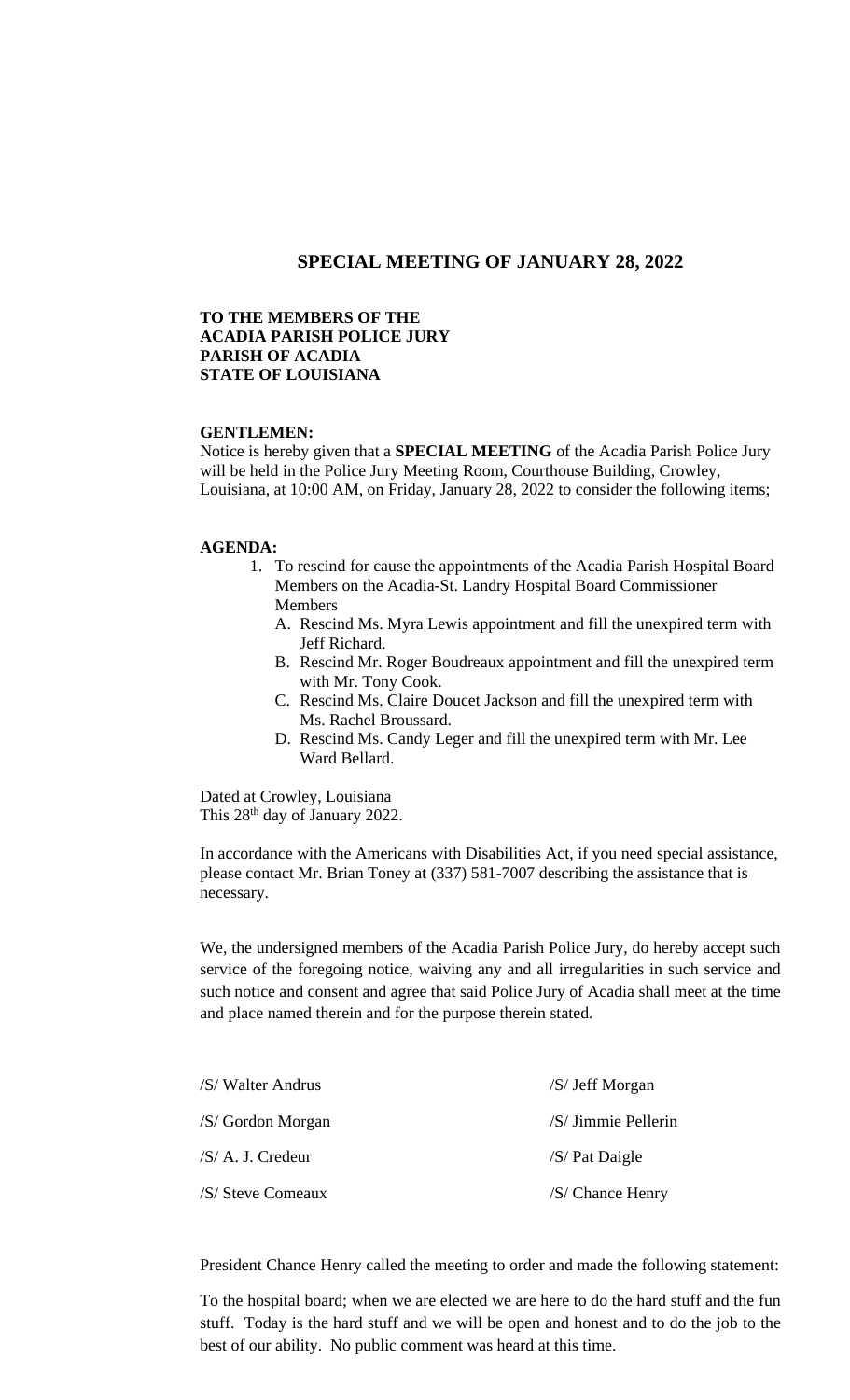The notice of the special meeting was read to the public (see above). Mr. Glenn Howie spoke to the jurors and stated this special call meeting to remove members from the hospital board requires a 2/3 (7-2) vote for removal and Jurors must state cause for removal of board members.

A letter from the independent auditor was read:

Mr. Chance Henry, Police Jury President

Acadia Parish Police Jury

505 NE Court Circle

Crowley, Louisiana 70526

Dear Mr. Henry

Per your request during our meeting held on January 26, 2022 relative to the status of the agreed-upon procedures engagement for Acadia-St. Landry Hospital Service District (District) dated November 23, 2021, the following is a preliminary listing of exceptions noted on the procedures performed.

- In accordance with RS 46: I 057( 6), an operating budget for the fiscal year 2020- 2021 was prepared; however, there was no evidence of obtaining approval by the Board of Commissioners or the Police Jury for Acadia and St. Landry Parish.
- The District is providing meals for finance and medical staff meetings that are being held during lunchtime hours. The Attorney General has stated that reasonable expenditures for food during meetings and training sessions is allowable; however, meetings should not be deliberately scheduled during meal times for the purpose of providing meals. AG Opinion 03-0157 states that serving meals at brief meetings, particularly meetings that could be scheduled at times other than meal times would appear unreasonable.
- The District provided food for an employee luncheon and hospital week. The Attorney General has historically opined that the payment of food, drink, or other expenses associated with celebratory functions from public funds is improper under Article VII section 14 of the Louisiana Constitution.
- A contract to provide food services and housekeeping services was negotiated and signed by the District's chief executive officer without the formal approval of the Board of Commissioners.

The agreed-upon procedures are currently unable to be finalized due to a pending request for supporting documentation on certain credit card transactions in order to determine whether the expenditures were appropriate. A formal request was made on January 19, 2022 for these 11 transactions that were selected for testing.

Kolder, Slaven & Company, LLC

Bryan K. Joubert, CPA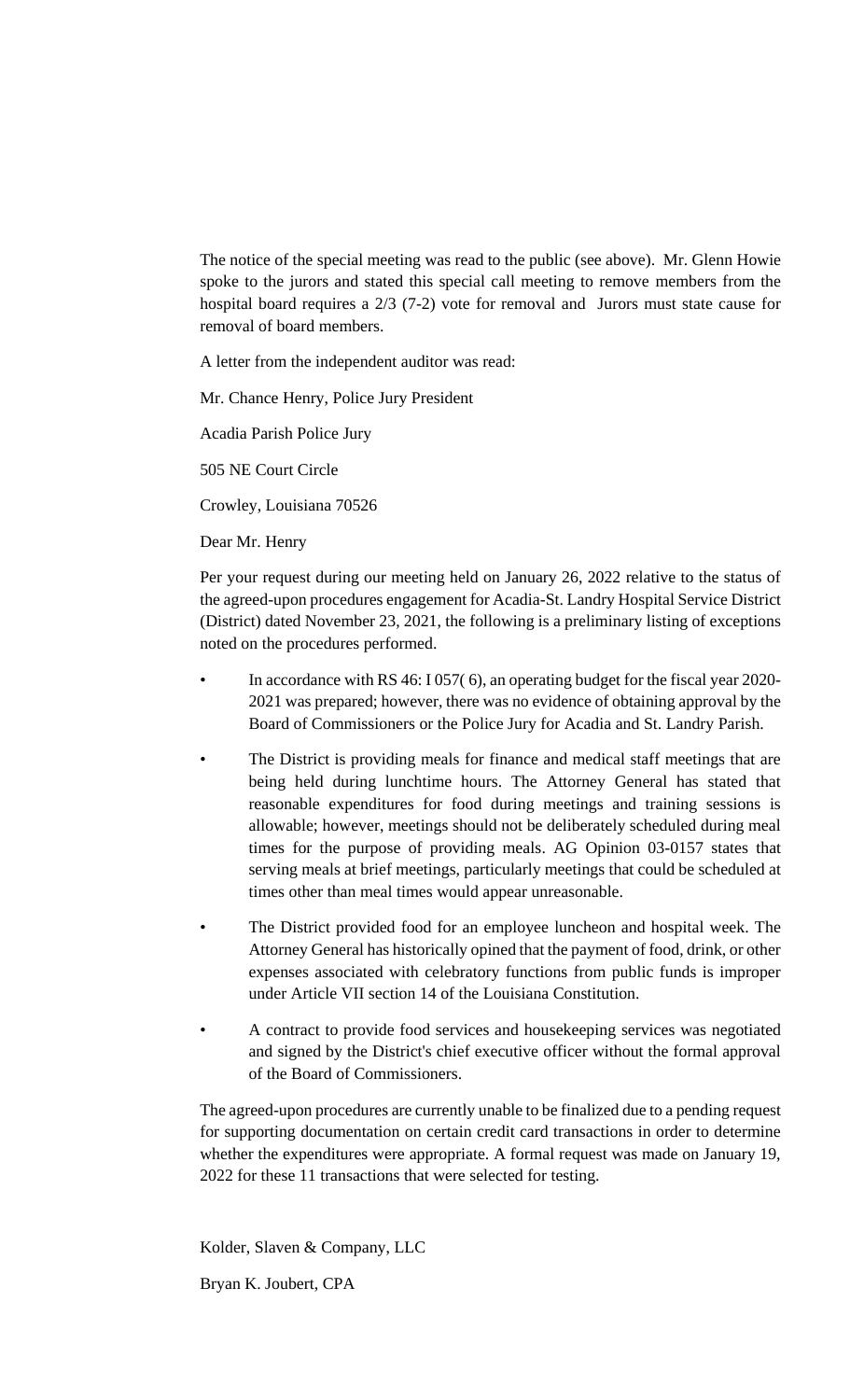President Henry then read the letter from District Attorney Donald Landry:

Doug Wimberly

302 La Rue France, Ste. 204 Lafayette, LA 70508

RE: Hospital Taxing District - Church Point

Dear Doug:

This will confirm our conversation in regards to the above captioned matter. My office has received an open meetings complaint as a result of the November 22 regular meeting of the Board of Commissioners. It appears from my brief investigation that an items was added to the agenda titled "Executive Session", in violation of the Louisiana Open Meetings Law.

Since you acknowledge my findings, I suggest that you present to the entire board a training session on the Louisiana Open Meetings Law. This should assist in avoiding similar issues in the future.

Please also point out to the Board that your minutes seem to be rather brief by topic and the public would benefit from more information being provided on each agenda item.

Donald D. Landry

District Attorney

 $15<sup>th</sup>$  JDC

President Henry again clarified that this was an independent audit due to public outcry which constituted the audit. He then stated that he was disappointed that the audit was not completed at this point in time. The audit had not been completed by Wednesday, January 26, 2022 and President Henry requested a draft be completed for the special meeting on Friday.

Mr. AJ Credeur then questioned the extension of the audit which was to be completed by December 31, 2021, this was the annual audit which is different from the independent audit paid for by the Police Jury.

Public comment was then opened. Mr. Glenn Howie then stated that the items should be reflected in the minutes which qualify as "cause".

Ms. Candy Leger, member of the Acadia-St. Landry Hospital Board, approached the podium and asked Mr. Glenn Howie what constitutes "cause for removal" in this matter. He stated that cause can be any manner that the police jury determines rises in level, inefficient items.

Ms. Leger stated that she also looked up the meaning of the word "cause" and found that maleficence, felony conviction and gross misconduct, the items brought up she wanted to address:

Meal time meetings – she stated this was not gross misconduct. It is a misunderstanding and can be corrected.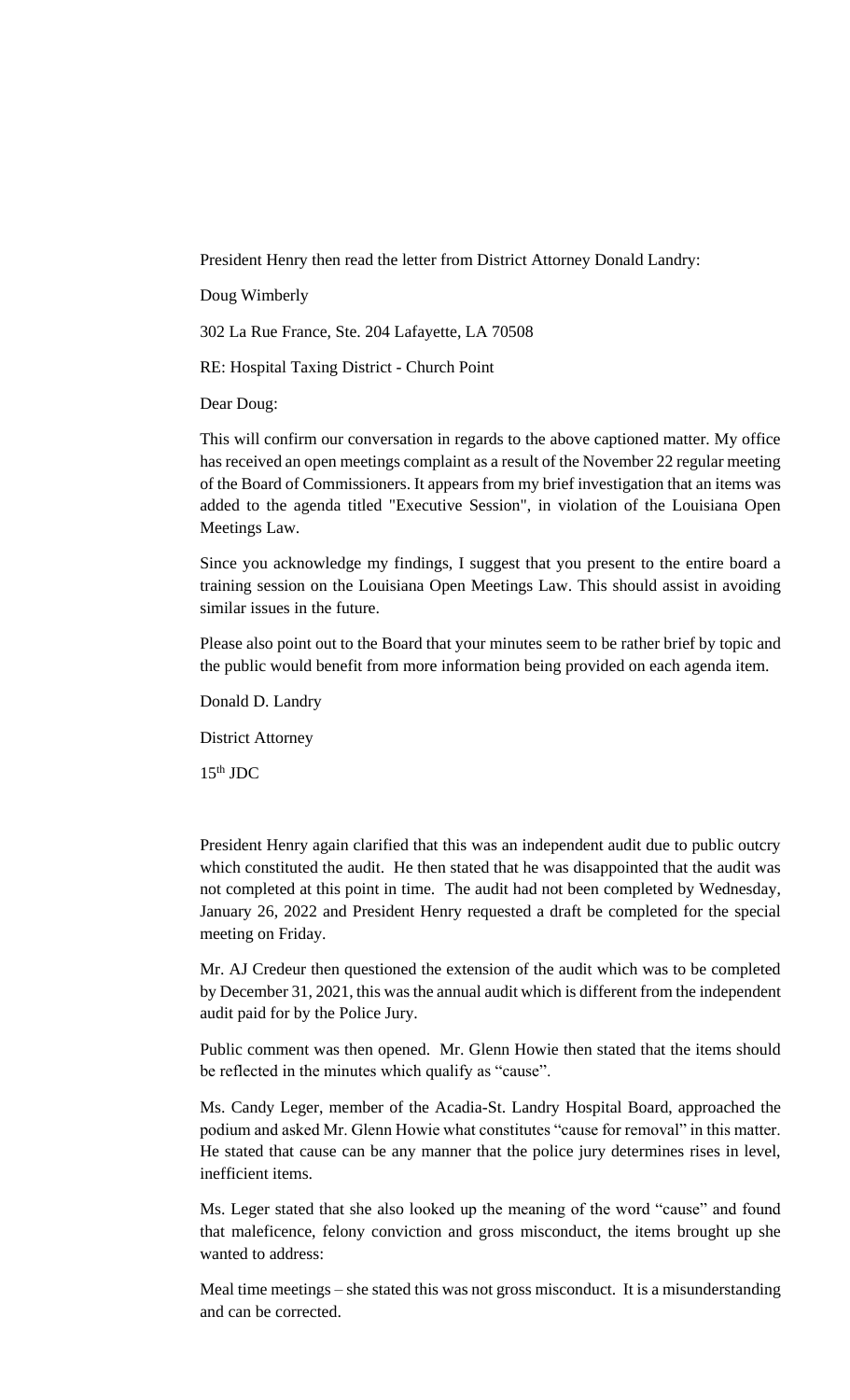Contract without formal approval – this can be rectified. Does not have "cause" for removal.

Credit Card receipts – the accounts payable clerk is out sick with Covid. Therefore the receipts are not able to be pulled in a timely manner.

She stated that she has not received any complaint phone calls about the hospital; however, she has received phone calls about the performance of police jury members.

The request for documentation for the regular audit was requested on December 19, 2021; that was only a few days ago.

Mr. Credeur said this was their third notice for documentation for the regular audit.

President Henry stated this was for a separate audit due to the state. The independent audit was due on January 19, 2022.

Ms. Leger then questioned what the cost to the parish for this independent audit. She stated a certified letter was sent to the Administrative Office asking for the basis of the enhanced audit; to which they never received an answer. She believes Mr. Credeur is using the Police Jury to advance his personal agenda against the hospital and to attack the board members personal character. She feels that none of these items rise to any of the three items, then vote accordantly. Removal of the board members will not go unchecked. She is an officer of the court, She can not have this affect her income; she is a widow and has one income. Mr. Credeur stated this was not personal.

Mr. Glenn Howie asked what the statute she found is. Ms. Leger stated that the information was on her phone and she was not allowed to bring it into the courthouse.

President Henry stated things needed to get back on track. Ms. Leger stated that they were not given proper notice of this meeting and that the calling of this meeting was an ambush. They were given only 17 hours notice. Her time was up and she stepped down from the podium.

President Henry stated that the Board has legal council. Mr. Credeur stated that no one was attacking anyone's personal character. Once the oath of office has been taken you open yourself up for public scrutiny. Mr. Henry stated that this issue has been going on for over a year and it's time to clear up these matters. This board tried to prevent this from happening a year ago; however, the public outcry has gotten worse and it is time for some action to happen. The jury's only authoritive action is to change the board members. The jurors have a responsibility to the public to correct the situation.

Mr. Jimmie Pellerin then commented that the Rayne Branch Hospital went out of business due to employees handing out milk.

Someone from the audience questioned the meal time meetings; Mr. Henry stated this came up in the audit. She asked for more information and Mr. Henry stated that they have gotten a lot of complaints; however, no one will come forward. The person in the audience stated that this was all hearsay.

Mr. Credeur stated they have been fighting this for two years, they have a responsibility to the public. The same complaints come to the jurors over and over for the past two year. The employees are fearful of filing complaints or coming forward for fear of being fired.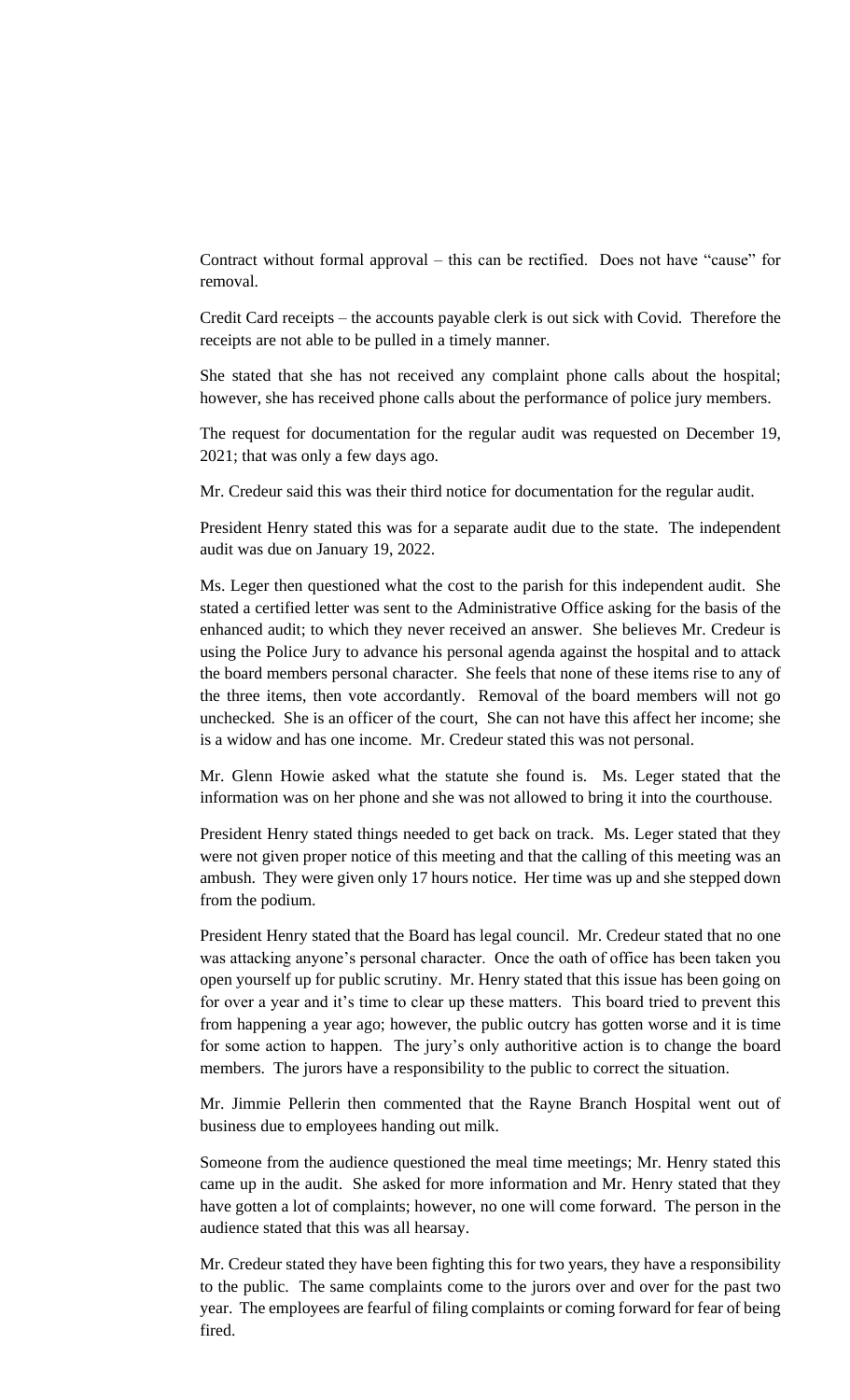Mr. Credeur called for a question; however, no motion was made. Mr. AJ Credeur made a motion with Mr. Jimmie Pellerin seconding. A roll call vote was then called to vote on keeping or removing members from the board.

Mr. Glenn Howie then read the statute from the attorney general. There is no statutory definition. There is no definition for "cause"; however, for cause includes gross misconduct, felony conviction and maleficence.

Ms. Myra Lewis then approached the podium and stated that she feels like she is speaking for no reason and that the jurors seem to have their minds made up. She also feels like it is very personal and an ambush. She claims that she received a phone call from someone to inform her of the meeting. She stated that the District Attorney mentioning classes to correct situation and she feels that they deserve the opportunity to correct the situation they are being accused of. She is not trying to change anyone's mind; however, she feels the wrong decision is being made. Individually or in a group she feels they have done nothing wrong.

Ms. Jazlyn Thibodeaux, daughter of Ms. Candy Leger, Assistant Principal at Church Point High School, stated that the entire hospital board was reinstated in the early 2000s, due to the criteria was not met, and feels like this is a personal vendetta. She stated that Mr. Lee Ward Bellard is up for a Hospital board position and Mr. Credeur will not be happy with him and this will all happen again because the board will not be Mr. Credeur's puppets.

Mr. Roger Boudreaux, Hospital Board Member, stated that they wanted to borrow money from the USDA, Mr. Credeur wanted them to borrow money from a bank and they refused, he claims this is where it started. He then asked how many meetings Mr. Credeur and Mr. Daigle attended. Mr. Credeur then asked how many Mr. Boudreaux attended. Mr. Boudreaux stated he had excuses for each meeting he missed. Mr. Boudreaux then stated he spoke with District Attorney Don Landry who stated he did send a letter; however, there was no criminal intent. He recommended they take a class. Mr. Boudreaux also stated that COVID slowed things down on breaking ground on a new hospital.

Mr. Jimmie Pellerin spoke about Rayne Branch Hospital and how it ran well, then a new person took over and the milk was being given out to the public and it went under.

President Henry stated that it does feel like a personal vendetta. He is tired of all the fighting. Mr. Henry stated that boards don't always see eye to eye. The reason this is all going on is to keep jobs in the town of Church Point. Mr. Henry pointed out that the only jurors that have seen the report before the meeting was himself, Mr. Credeur and Mr. Daigle, no one else. The rest are making up their minds today. There are a lot of errors; however, this has been going on for over 2 years.

A comment from the audience stated that the legal council for the hospital could not be present due to his wife having surgery. Mr. Henry stated he was sorry to hear that.

Mr. Walter Andrus stated he received phone calls from people from Church Point last night. He looked up "cause", and does not feel that a felony has been committed. Mistakes can be corrected, decisions can be rectified. He does not feel that a major cause has been made, everyone is human and everyone makes mistakes. He has made up his mind about the vote and wants people to understand that everything needs to be documented. Admit to your mistakes and move on.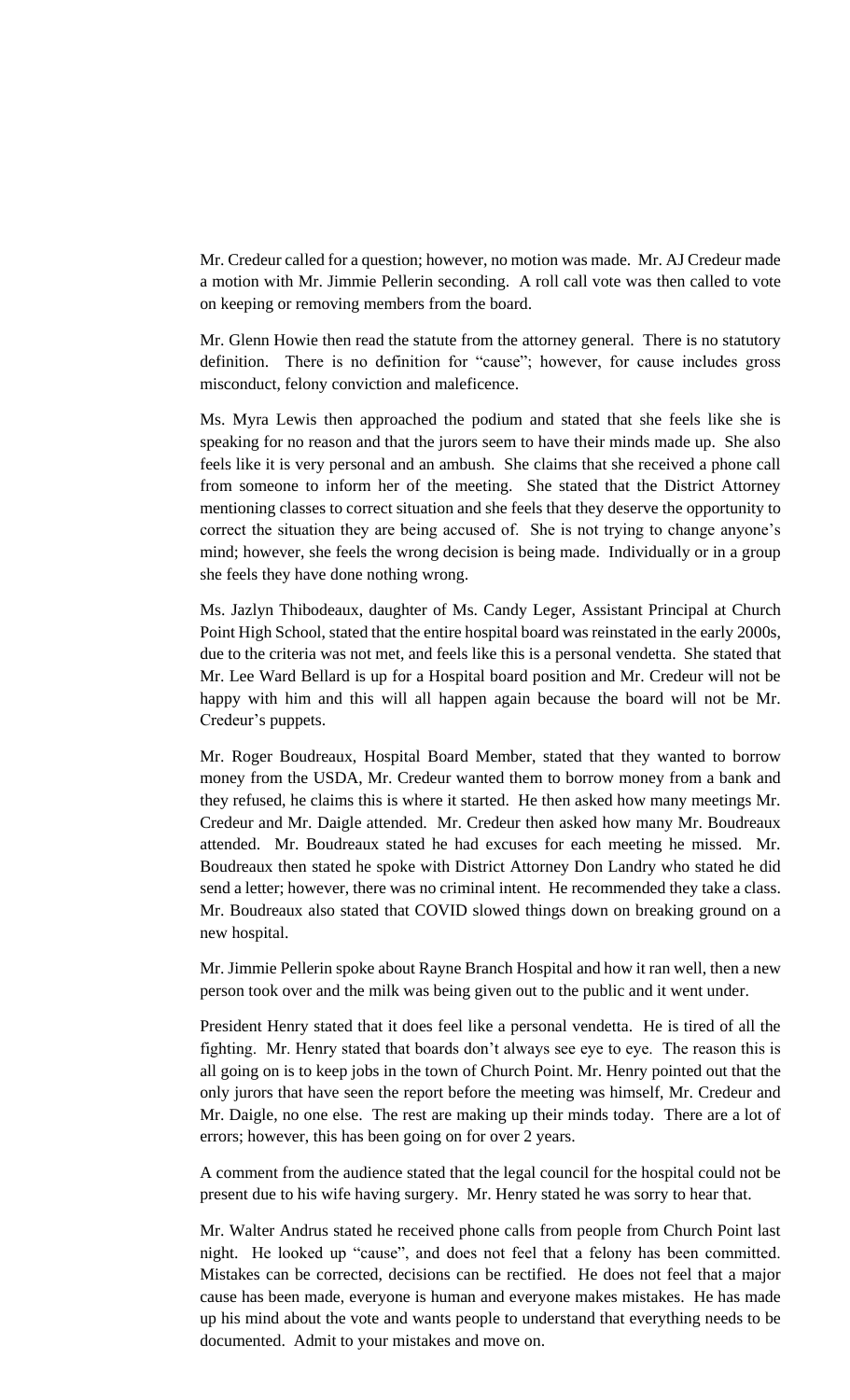Mr. Gordon Morgan questioned an item from the auditors. The item is the budget to be turned over to the Jurors. The findings of the auditors is that they did not turn over a copy of the budget to the Jurors.

Ms. Cindy Walters, CEO of the Acadia-St. Landry Hospital, brought the board meeting minutes from September 23, 2020, the budget was on the agenda as item number 7, finance committee met on September 22, 2020, the budget was presented to the finance committee, and was approved ending fiscal year June 20, 2021. The 2021-2022 budget was also presented to the finance committee and approved. They were presented to the governing board in a timely manner.

They were not aware that the budget needed to be turned into the Jurors. Now that they are aware they will turn it in. She does not feel that it was a criminal act.

Someone from the audience questioned the credit card transactions. Mr. Henry stated that there were several credit card receipts that were not turned in to the auditors in a timely manner which is part of what caused the delay in finalizing the audit. The person in the audience questioned why this meeting was held when the audit was not completed. Mr. Henry stated that the hospital was not in compliance and that the meeting needed to be held regardless.

Ms. Walters approached the podium again and stated that the accounts payable person was out sick and this is the reason for the delay. They have no reason to delay or postpone the audit maliciously. Their legal council is researching the budget issue. Mr. Credeur and Mr. Daigle both received a packet with the budget included in it. She had no reason to believe that the board needed to send an additional budget to the Jurors.

Mr. Steve Comeaux stated he feels sick to his stomach with everything going on. He feels it is very personal on both ends; however, the same issues are continuing. In order to prevent problems, on his work crew, he gets rid of the problem.

Mr. Douglas Walters approached the bench, he stated this stuff is nonsense. He stated people needed time to get things done. Patience and understanding is needed in this matter. He asked for the Jurors do what is right for the people of Church Point.

Mr. Credeur stated he is doing what is right for the people of Church Point. He and Mr. Pat Daigle sit on the board and represent the people of Church Point. Those people are the ones he is concerned about. He also feels that he represents the people of Church Point. Mr. Credeur also pointed out that he has no personal feelings about any of the board members. He is worried about the employees that are disgruntled. The people are calling complaining about the massive turnover at the hospital and all the complaints that are not being dealt with. It has been going on for over a year and it is time for this to end.

Mr. Credeur then called for a Question and called for a vote.

Mr. Henry stated that a roll call vote was in order. A roll call vote was taken and went as follows:

Walter Andrus – Nay

Jeffery Morgan – Nay

Gordon Morgan – stated he wanted more evidence and voted Nay